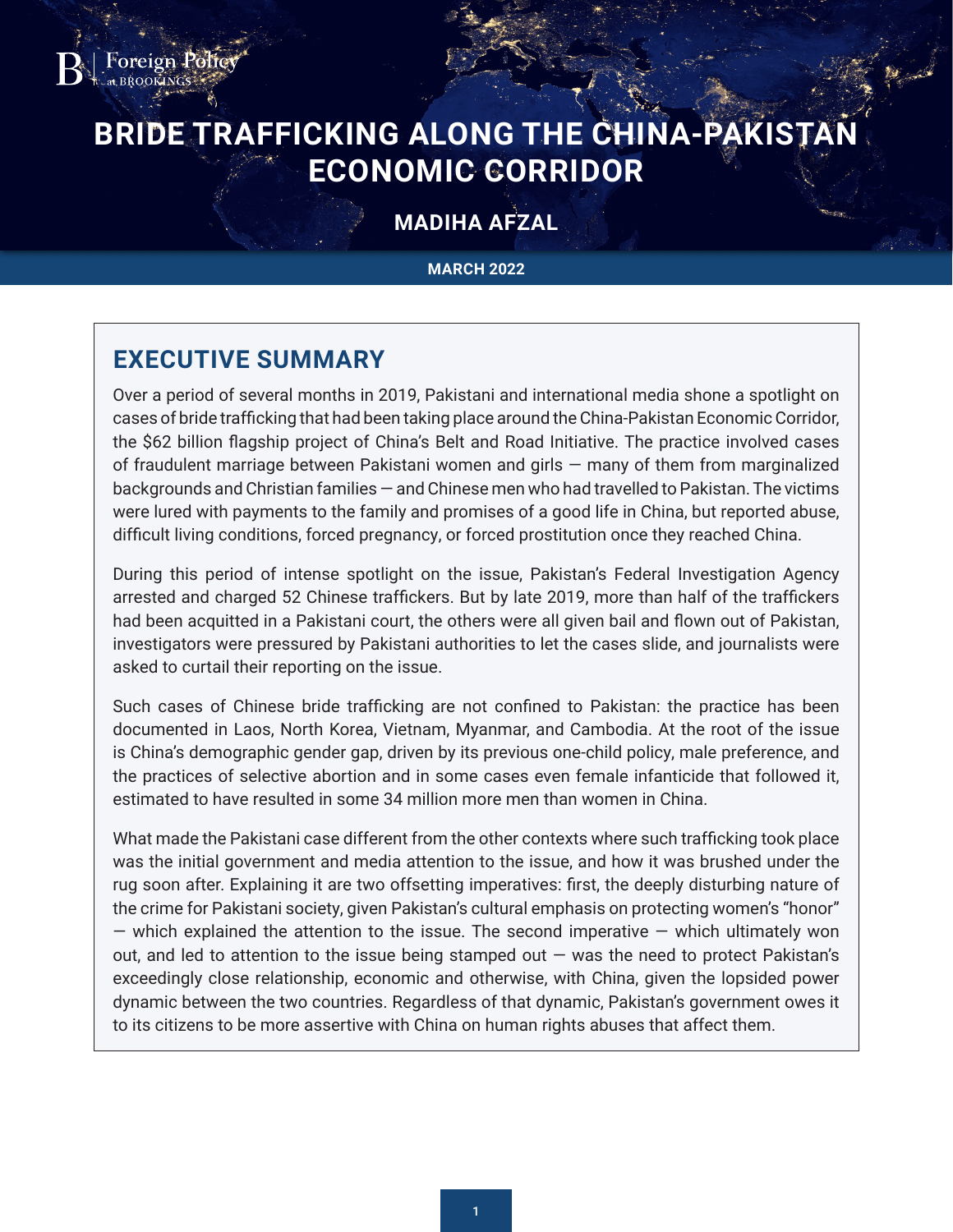# <span id="page-1-0"></span>**BRIDE TRAFFICKING IN PAKISTAN REVEALED**

### *The initial media exposé*

On April 12, 2019, in a major exposé, Pakistan's ARY News Channel raided a compound in Lahore, Pakistan, cameras in tow, and found several Chinese men with six Pakistani women and girls  $-$  four adults and two teenagers  $-$  whom they claimed to have married.<sup>[1](#page-7-0)</sup> One of the women had contacted the TV network. It appeared that the Chinese citizens had worked through marriage bureaus in Pakistan — businesses that arranged marriages for a fee  $-$  though they could not produce local marriage documents when asked. They appeared to target women and girls from poor and vulnerable households and marginalized communities, Christians in particular. The victims' families had been given 400,000 Pakistani rupees each (about \$2,820) and promised additional amounts monthly.<sup>[2](#page-7-0)</sup>

Pakistani media had been speculating on marriages of Pakistani women and girls with Chinese men for some time; this media report brought them into full view. Nikkei Asia reported that these "marriages" had been taking place for a couple of years. $3$  There were claims that some women and girls who married Chinese men were forced into prostitution when they reached China, and even allegations of organ harvesting, something the Chinese government vehemently denied.[4](#page-7-0)

The next day, the Chinese Embassy issued a statement, saying: "Both Chinese and Pakistani youths are victims of these illegal agents… China is cooperating with Pakistani law enforcement agencies to crack down on illegal matchmaking centers. We remind both Chinese and Pakistani citizens to remain vigilant and not to be cheated… We hope that the public do not believe in misleading information and work together to safeguard China-Pakistan friendship."[5](#page-7-0)

Human Rights Watch issued a statement noting that these cases were "disturbingly similar" to cases of bride trafficking in other Asian countries, including Myanmar (which it had documented) as well as Laos, Vietnam, North Korea, and Cambodia, adding that Pakistan should heed "alarm bells" over the practice.<sup>[6](#page-7-0)</sup>

Efforts to "safeguard the China-Pakistan friendship" would have an enormous impact on how Pakistan dealt with cases such as these.

It turned out that efforts to "safeguard the China-Pakistan friendship" would have an enormous impact on how Pakistan dealt with cases such as these.

#### *A week of public arrests and new details*

On May 6, 2019, Pakistani media reported that the Federal Investigation Agency (FIA) had arrested eight Chinese citizens in locations across Lahore, including at the airport, on charges of bride trafficking.[7](#page-7-0) They also arrested four Pakistanis; it was reported that the suspected ringleader on the Pakistani side was the son of a police officer. The traffickers had paid each of the victims' families 50,000 Pakistani rupees for the "marriages"; the ceremonies had taken place in Pakistan, after which the women and girls were taken to China and allegedly forced into prostitution.

The next day, it was reported that 15 more Chinese citizens (one of them a woman) had been arrested by the FIA, along with one Pakistani man.[8](#page-7-0) Two Pakistani trafficking victims were recovered; three had been recovered earlier and reunited with their families.

Also on May 7, 2019, the Associated Press published the results of an investigation on cases of Pakistani women and girls being trafficked through marriage to China, based on interviews of trafficked women and girls and their families.<sup>[9](#page-7-0)</sup>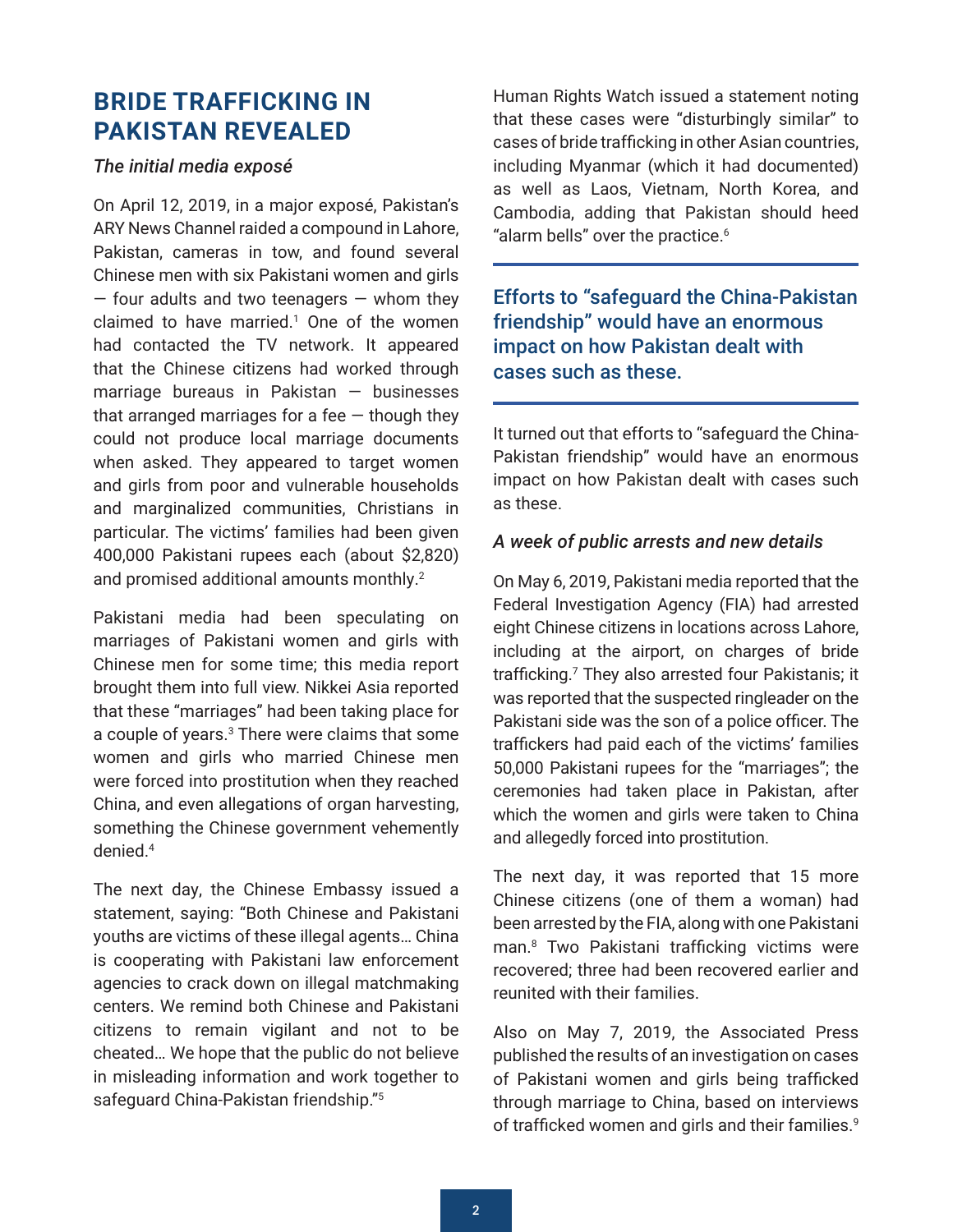<span id="page-2-0"></span>It noted that "Pakistani and Chinese brokers work together in the trade." These brokers trolled poor areas, especially Christian neighborhoods and churches, and coopted priests as well. (Marriage to a Muslim woman in Pakistan would also require the groom to convert officially to Islam, an additional cost.) Underaged girls were a target. Money was promised to the families in return for marriage  $-$  typically between \$3,500 and \$5,000, though the amount varied. This not only alleviated the great burden of a typical dowry for poor Pakistani families, it amounted to a very generous "bride price" (such a payment is not illegal per Pakistani law).

One Christian activist interviewed by the AP in May 2019 who had been tracking cases of bride trafficking noted that Gujranwala, a city in Punjab, was a "particular target" with, according to him, more than 100 Christian women and girls married to Chinese citizens in recent months. Overall, he estimated approximately 750 to 1,000 girls married this way in less than a year. Punjab's human rights and minorities minister called the practice "human smuggling."

It emerged that many of the men whose marriages were arranged in this manner were in Pakistan as Chinese workers around the China-Pakistan Economic Corridor, or CPEC, the \$62 billion flagship project<sup>[10](#page-7-0)</sup> of China's Belt and Road Initiative in Pakistan. Once the victims went to China, they realized they had been lied to, and were subjected to abuse, assault, poor living conditions, and in some cases, pushed into prostitution. Pakistani authorities and Chinese police cooperated in bringing home from China at least one of the victims whose cases the AP documented, as well as a case later documented by the New York Times.<sup>[11](#page-7-0)</sup>

That same week, on May 9, another trafficking cell was raided in a Lahore neighborhood, and 11 Chinese citizens and two Pakistanis were arrested.[12](#page-7-0) All those arrested were charged with trafficking.<sup>13</sup>

#### *Pushback and a halted investigation*

Also in May 2019, the New York Times interviewed victims of bride trafficking who pointed to being forced into prostitution or physical labor once they reached China.<sup>14</sup> Pakistani investigators also told the AP in June that a great deal of evidence pointed to victims being pushed into prostitution.[15](#page-8-0) In other cases it seemed the goal was to force the victim to become pregnant and to bear children.

The Chinese and Pakistani governments began to push back on the reporting and the investigations around this time. The Chinese ambassador went on local television to deny that any prostitution was occurring connected to these cases, and Pakistani officials began telling investigators to keep the cases quiet.[16](#page-8-0)

At the same time, activists also began taking matters into their own hands, helping victims escape, or conducting sting operations in Pakistan to find cases.<sup>[17](#page-8-0)</sup>

In December 2019, in an exclusive Associated Press report, journalist Kathy Gannon reported that by June that year, investigators from Pakistan's Federal Investigation Agency had put together a list of 629 Pakistani brides who were victims of trafficking.<sup>[18](#page-8-0)</sup> In September, investigators sent a report to Prime Minister Imran Khan. But in October, 31 out of the 52 Chinese traffickers who had been charged were acquitted in a Faisalabad court. The other 21 were granted bail and flown out of the country.

Meanwhile, officials (on condition of anonymity, given their fear of reprisals) told the AP that the investigations had slowed down because of pressure from Pakistani authorities "fearful of hurting Pakistan's lucrative ties to Beijing," and that the media was asked to curb its reporting on the issue.[19](#page-8-0) At the same time the victims of the trafficking said they too were pressured not to discuss their stories with the media, and asked to remain anonymous.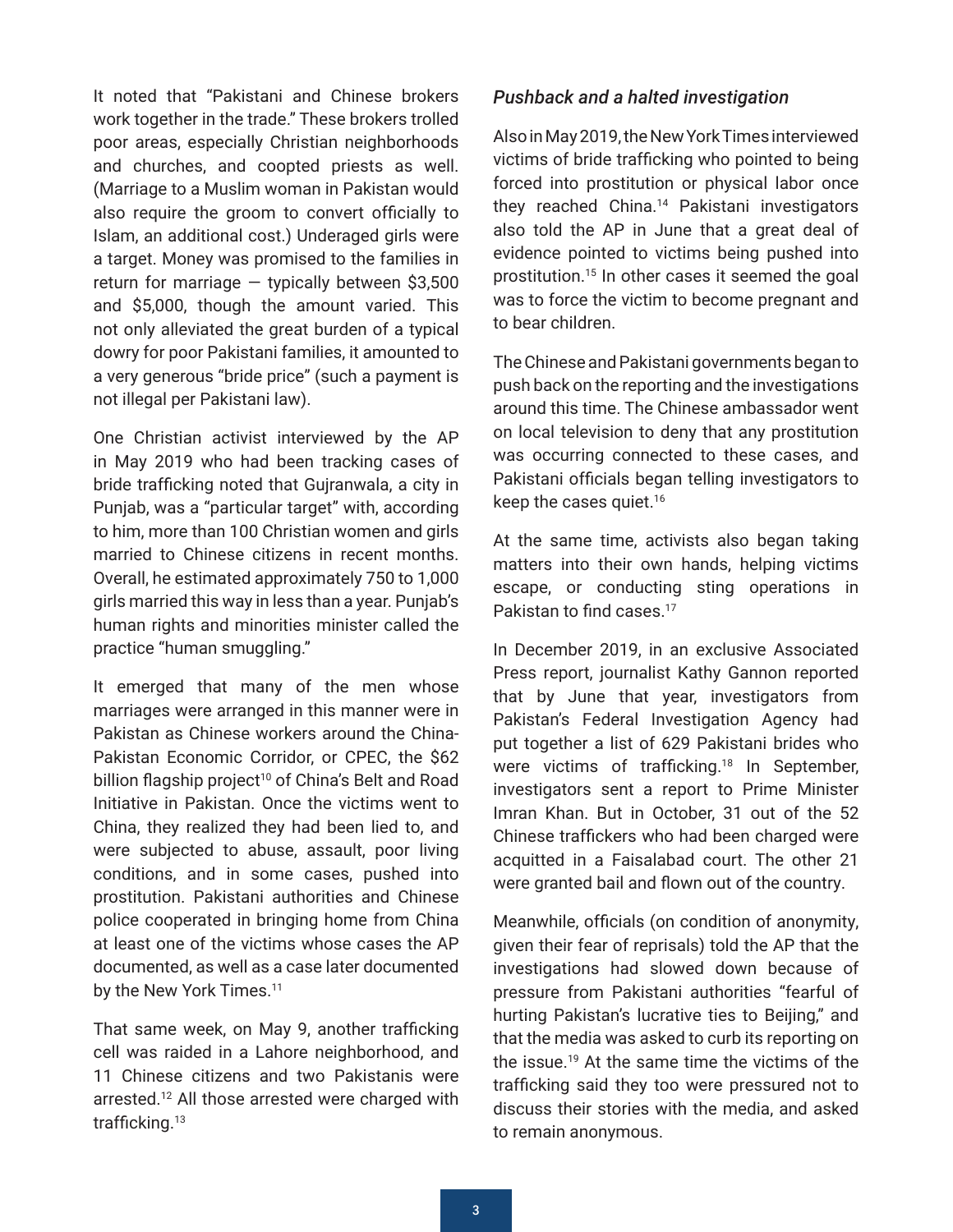<span id="page-3-0"></span>Notably, one senior official interviewed by the Associated Press said that this did not mean that the practice had slowed down  $-$  in fact. the opposite: "No one is doing anything to help these girls. The whole racket is continuing, and it is growing. Why? Because they know they can get away with it. The authorities won't follow through, everyone is being pressured to not investigate. Trafficking is increasing now."[20](#page-8-0) He added: "The lucrative trade continues." It was telling that the official conducted the interview with the AP hundreds of kilometers away from his office to protect his anonymity.

### **CHINA, PAKISTAN, AND CPEC**

Observers of the Chinese bride-trafficking issue in other contexts had worried that the flow of people from China to various regional countries with the Belt and Road Initiative would provide greater opportunities for this kind of trafficking. In Pakistan's case, that came to pass; Laos, Cambodia, Myanmar, and Vietnam, where a very similar pattern of the crime occurs, are all also part of Beijing's Belt and Road initiative.<sup>[21](#page-8-0)</sup> Thousands of Chinese workers had arrived in Pakistan by 2018, and reporting indicates that in some cases the traffickers had exploited loopholes around the China-Pakistan Economic Corridor, entering Pakistan with business visas for companies that didn't exist.<sup>[22](#page-8-0)</sup>

The eventual pressure in Pakistan to stop the investigations and to brush these cases of trafficking under the carpet is not all that surprising. The Pakistani and Chinese states have sought to exercise tight control on the messaging and narrative about the exceedingly close relationship between the two countries.[23](#page-8-0) This has particularly been the case around the terms and benefits of CPEC projects, for both Pakistan's civilian government and its military. After the Pakistani chief of army staff General Qamar Javed Bajwa visited China in November 2018 visit to meet President Xi Jinping, the Pakistani military's public relations wing issued the following statement: "BRI with CPEC as its flagship is destined to succeed despite all odds and Pak Army shall ensure security of CPEC at all costs."[24](#page-8-0)

This is not the only issue related to China on which Pakistan has looked away from human rights abuses of its own citizens: Pakistan has also been studiously, conspicuously quiet about China's human rights abuses of its Uyghur Muslim minority in Xinjiang, including when it has involved spouses and children of Pakistani citizens.[25](#page-8-0)

The issue of bride trafficking, then, can be seen as another one of the dimensions of the China-Pakistan relationship on which the narrative (and even the investigations) was controlled "at all costs." But this did not happen immediately, raising the question of why there was an initial flurry of attention on the topic, and how much of a role pressure from Beijing may have played in Islamabad's decision to divert attention away from it.

# **THE ROOTS AND THE WIDER CONTEXT OF THE BRIDE-TRAFFICKING PROBLEM**

At the root of the problem of Chinese bride trafficking is China's demographic gender gap, driven by its one-child policy which lasted from 1980 to 2016, male preference, and the practices of selective abortion and in some cases even female infanticide that followed the one-child policy, all estimated to have resulted in some 34 million more men than women in China.<sup>[26](#page-8-0)</sup> As these "extra" men have come of marriageable age, the unmet demand for brides has led some to turn to traffickers to procure wives. The victims are often girls or women from poor, vulnerable families in the border regions of neighboring countries, often from marginalized communities. China's gender gap is part of a wider demographic crisis of an aging population and declining births that has worried its government, leading it to shift its policies to a two-child and now three-child policy.[27](#page-8-0)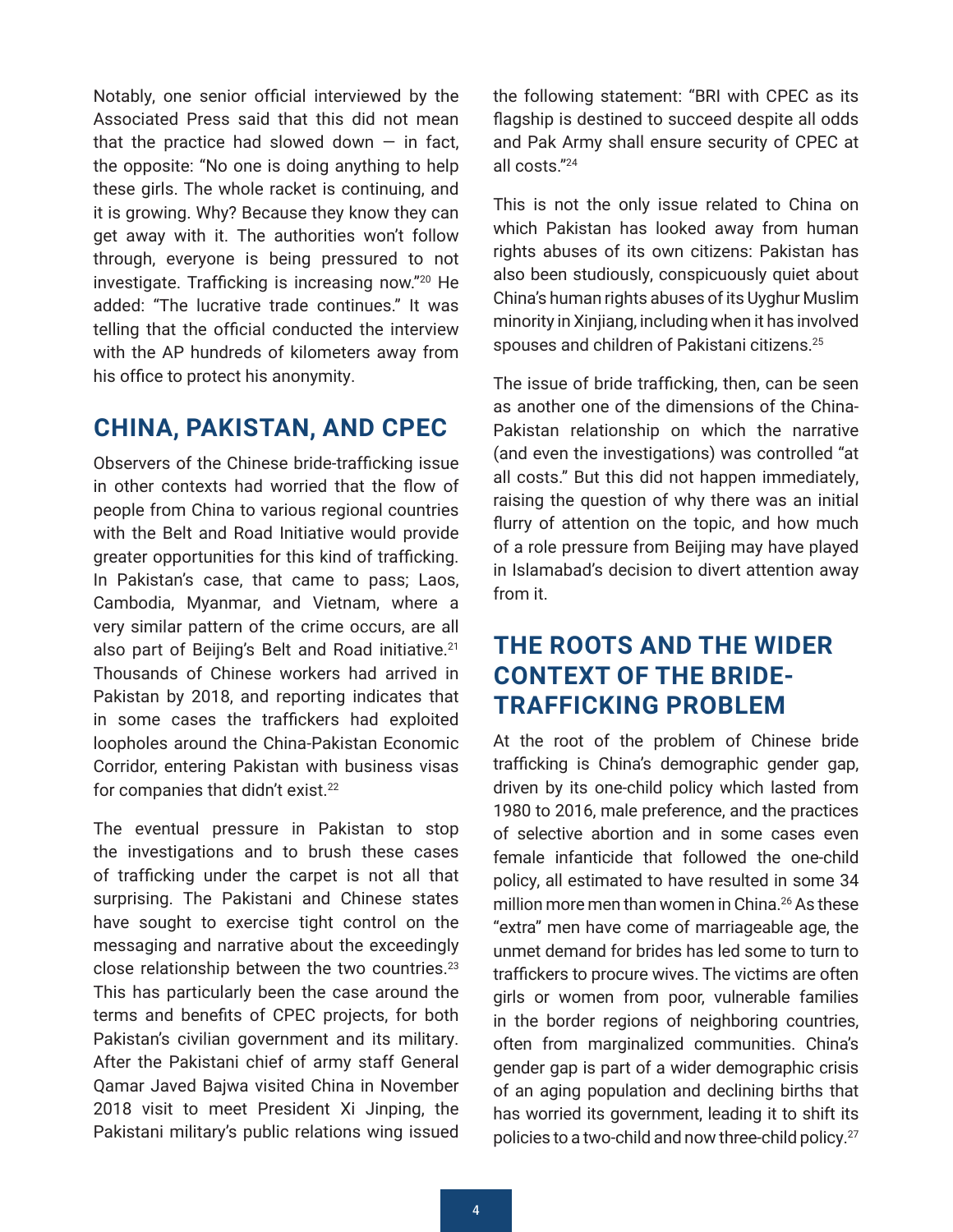<span id="page-4-0"></span>In an interview with the New York Times, the mother of a Chinese "groom" in a case of bride trafficking from Pakistan confirmed directly that the gender gap was the motivation for the marriage. When she was asked why "so many local men had gone to Pakistan to find wives," she said: "There are no girls here.["28](#page-8-0)

In the cases of bride trafficking documented in other countries — including Laos, Cambodia, Myanmar, North Korea, and Vietnam — local NGOs[29](#page-8-0) along with international ones including Human Rights Watch<sup>30</sup> have helped document the cases (and provided help to the victims)  $$ suggesting that there has been less pressure in those countries to shut down reporting about this practice. At the same time, there has not been focused, official attention to the topic in those countries precisely because the practice tends to target marginalized communities.<sup>[31](#page-9-0)</sup>

### **PAKISTAN'S UNIQUE CIRCUMSTANCES**

In the Pakistani case, there appears to have been a flurry of media and official attention on the issue — with reporting, arrests, investigations, and court cases discussed publicly — different from many of the other contexts in which this practice has occurred. Yet almost as quickly as the focus arose on the issue, the attention on it appears to have been stamped out. The explanation, in my analysis (and confirmed in my interviews with officials from Human Rights Watch and Amnesty International who are familiar with these cases), lies in Pakistan's cultural differences with the other contexts  $-$  in particular around notions of women's honor — as well as in Pakistan's unique relationship with China.

A woman's "honor" is considered of paramount importance in Pakistan  $-$  and something her parents and family (and even society) are expected to protect. The notion of honor is both religious and cultural  $-$  and holds especially for Muslim women. That these marriages occurred with the consent of the parents and the families of the victims — following the ubiquitous practice of "arranged marriage" in Pakistan  $-$  and then turned out to be cases of trafficking leading to abuse, sexualized violence, or selling the girls into prostitution was deeply disturbing for the families involved, and more broadly at a societal level, and seen as a failure to protect the honor of these girls.

This was a significant problem for the government, as it illustrated Pakistan's cultural and religious differences with its close partner China, an underlying potential fissure point in the relationship between the two countries that was understood but hadn't until then surfaced as a problem.

This was a significant problem for the government, as it illustrated Pakistan's cultural and religious differences with its close partner China, an underlying potential fissure point in the relationship between the two countries that was understood but hadn't until then surfaced as a problem  $-$  which explains the close media scrutiny and official investigations on the issue in mid-2019. Offsetting this was the fact that many of the victims belonged to the Christian community of Pakistan  $-$  less surrounded by society's notions of honor, and less protected because they are marginalized.

But at the same time, this scrutiny was at odds with another imperative: that of protecting Pakistan's relationship with China, and shielding Pakistani public opinion from any negative perceptions of China or of the China-Pakistan Economic Corridor.[32](#page-9-0) In the end, the latter imperative won out, arguably because of internal, self-imposed pressure in Pakistan to protect its relationship with China, but possibly also due to some direct pressure from the Chinese side. Pakistan is no stranger to suppressing its media: it enforces red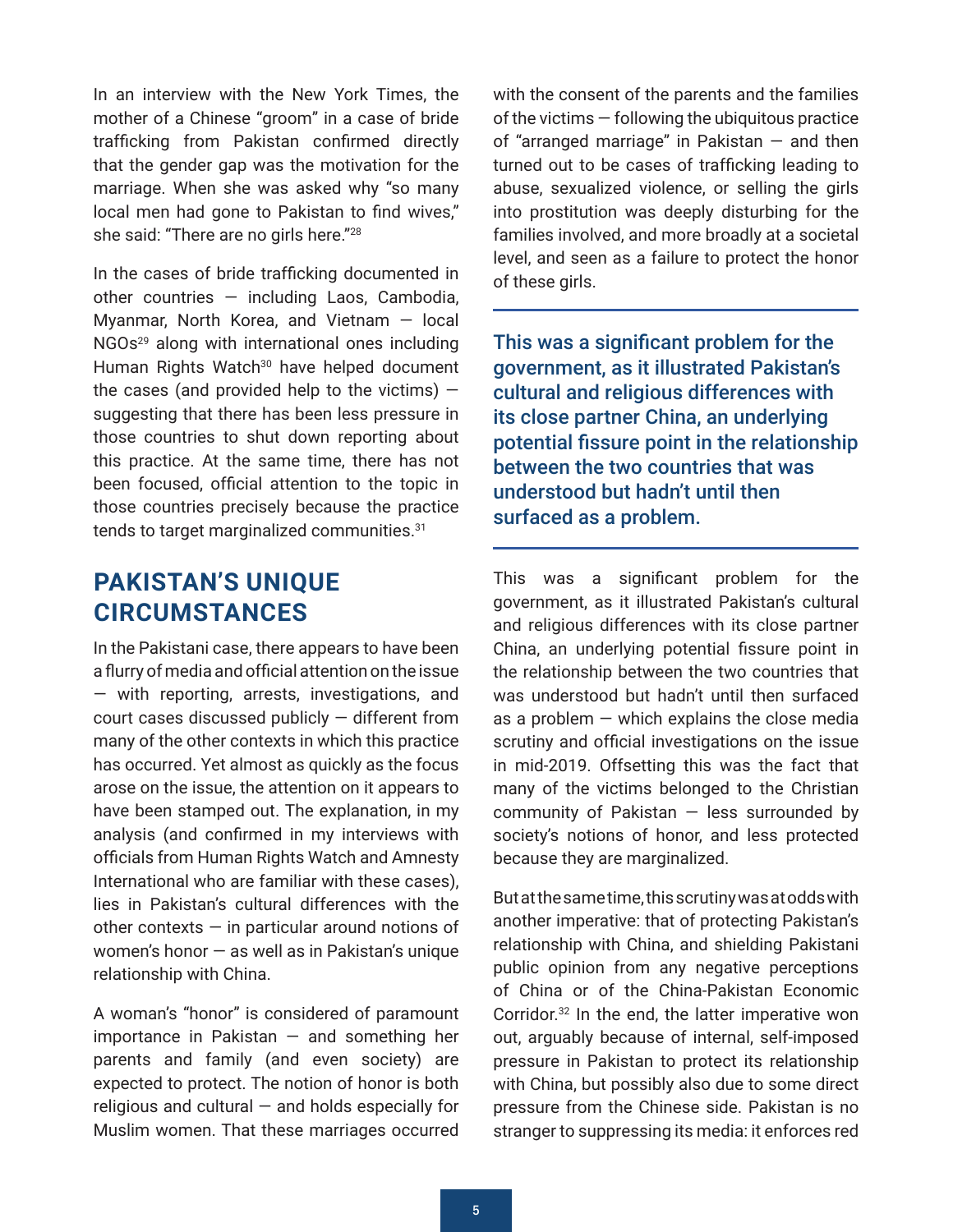<span id="page-5-0"></span>lines on reporting on a number of issues it sees as sensitive, including ethnic insurgencies.<sup>33</sup> It is significant that it would eventually enforce those red lines on a clear case of criminal behavior by foreign actors against Pakistani citizens on Pakistani soil.

The power dynamics in the relationship between the two countries are clear: Pakistan is the weaker partner that considers itself to have limited leverage with respect to China, which is investing tens of billions in Pakistan at a time when the latter's economic options have dwindled. It did not benefit Pakistan to shine a spotlight on the negative impacts of the China-Pakistan Economic Corridor on its own citizens. That most of the victims belonged to the poor and marginalized Christian community of Pakistan sadly made it easier for Pakistan to divert attention away from the issue without an ensuing public outcry.

### **POLICY CHOICES**

What is most notable in the matter of bride trafficking along the China-Pakistan Economic Corridor is not that it was happening transnational crime occurs, and we know Chinese bride trafficking occurs in several other contexts in Southeast Asia — but the attempt to brush it under the rug after shining a clear light on it, especially by Pakistan, a country whose citizens were the victims. Yet this fits in line with Pakistan's silence over the Uyghur issue even when it affects the families of its own citizens. It also highlights the broader impacts of Pakistan's close economic and strategic relationship with China  $-$  and the potential non-monetary costs of increasing economic dependence on China for other countries as well. Pakistan's handling of the matter also points to the instrumental role of media scrutiny in helping to identify and save victims — both by directing official attention to the issue as well as focusing the attention of activists and non-governmental organizations and later, the potential negative consequences of suppressing media attention on it.

bride trafficking from Pakistan to China after December 2019, at least as far as I am aware (a prominent reporter who worked on this story that year confirmed that they had not reported on this issue since then).<sup>34</sup> That coincided with the onset of the coronavirus pandemic, and the closing of international borders that followed. At this point, there is no way to reliably know how many of these cases are still occurring given the complete absence of reporting on the issue. U.S. State Department analysts have pointed to the fact that the global pandemic has exacerbated vulnerabilities that traffickers tend to exploit[.35](#page-9-0) If the closing down of international borders in March 2020 resulted in curtailed trafficking movement during the first months of the pandemic, one can presume that as border restrictions between China and Pakistan have eased somewhat, any mitigating effect of border closures likely also waned.

There has been no reporting on cases of

A lack of transparency is counterproductive, and hinders the cause of ending (or at least reducing) this criminal activity; being able to discuss it openly, and to investigate and prosecute cases, is something on which the Pakistani government should take a harder line with China.

A lack of transparency is counterproductive, and hinders the cause of ending (or at least reducing) this criminal activity; being able to discuss it openly, and to investigate and prosecute cases, is something on which the Pakistani government should take a harder line with China. As human rights advocate Omar Waraich told me, "Pakistan regularly makes consular representations on behalf of its citizens abroad, including with close allies, such as Saudi Arabia. But China is the one case where Pakistan seems to have largely abandoned that responsibility."<sup>36</sup> Given the overt anti-trafficking stance of both Pakistan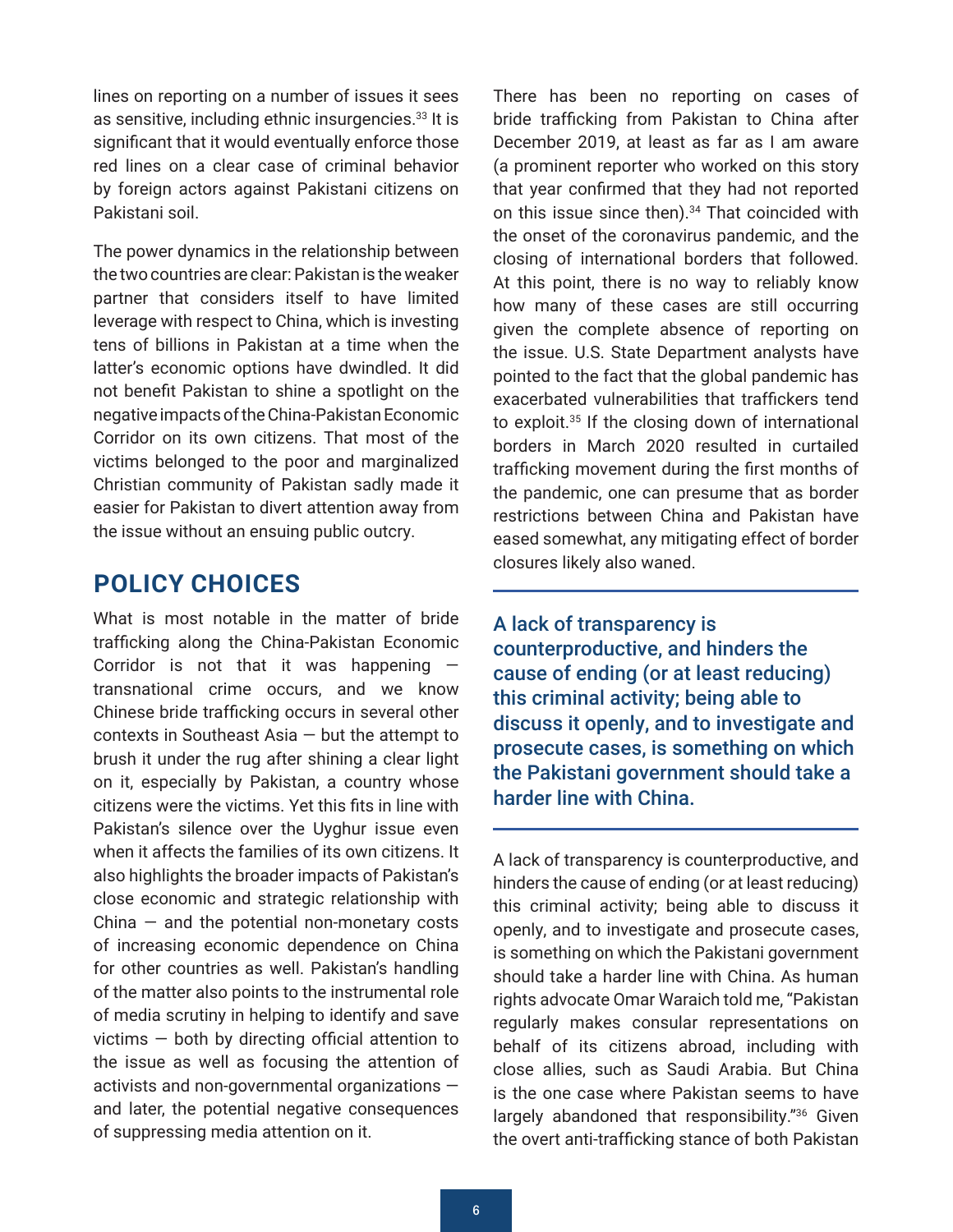<span id="page-6-0"></span>and China, and the fact that it is private citizens who have been involved in trafficking in both countries, acknowledging that transnational crime has taken place and taking overt action to counter it should theoretically not be a problem for China, as it is not liable for it. Yet that is not how China has operated in this case.

Both Pakistan and China have wider problems with human trafficking: Per the U.S. State Department's most recent Trafficking in Persons Report of 2021, China is on Tier 3 as a country whose government "does not fully meet the Trafficking Victims Protection Act of 2000's minimum standards, and is not making significant efforts to do so."<sup>37</sup> On the issue of bride trafficking, the State Department report also notes that while Chinese rural border officials did help rescue forced marriage victims in some cases, the practice was ad hoc and officials farther inland were less likely to do so; officials in some cases also arrested trafficking victims for acts the traffickers forced them to commit, and in other cases returned them to their "husbands.["38](#page-9-0) In addition, the State Department notes that while China did cooperate in some cases with other governments to apprehend traffickers, the practice was not universal, and prosecution of traffickers remained ad hoc.<sup>[39](#page-9-0)</sup> Human rights advocates argue that China is not doing anything to tackle the deeper roots of the problem either: "The bottom line is that the Chinese government is still failing to take on the real solutions to its human trafficking problem — ending gender discrimination and violations of reproductive rights," writes Heather Barr of Human Rights Watch.<sup>40</sup>

Pakistan is on the Tier 2 Watch List of the State Department's Trafficking in Persons Report, a step below Tier 3, which is the worst designation. And while China is party to the United Nations' 2000 Protocol to Prevent, Suppress and Punish Trafficking in Persons, Especially Women and Children,[41](#page-9-0) Pakistan is not. Pakistan should become a signatory to that protocol  $-$  which would, among other things, also give it cover to be more forceful on this issue with China. As Human Rights Watch has argued, governments of countries that are the victims of bride trafficking "should raise this issue vigorously and often, including with their local Chinese counterparts, demanding prompt action by the Chinese government to end this trade.["42](#page-9-0) Pakistan owes as much to its citizens that are victims of this inhuman practice.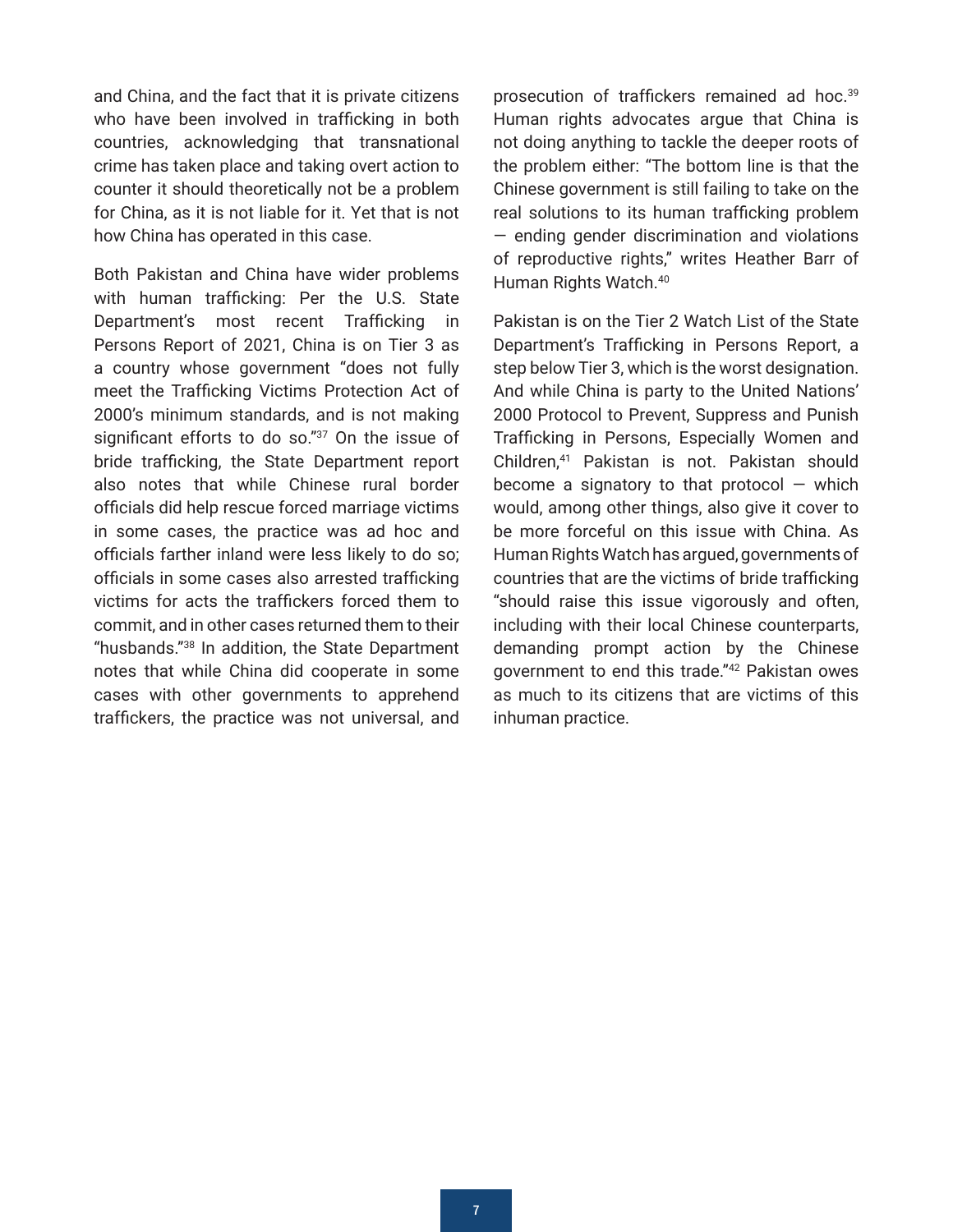# <span id="page-7-0"></span>**REFERENCES**

[1](#page-1-0) Ayaz Gul, "China, Pakistan Move Against 'Illegal Matchmaking,'" Voice of America, April 13, 2019, [https://www.voanews.com/a/pakistani-media-reports-of-illegal-matchmaking-draw-chinese](https://www.voanews.com/a/pakistani-media-reports-of-illegal-matchmaking-draw-chinese-response-/4874646.html)[response-/4874646.html.](https://www.voanews.com/a/pakistani-media-reports-of-illegal-matchmaking-draw-chinese-response-/4874646.html)

[2](#page-1-0) Adnan Aamir, "Chinese illegal marriage operators exploit young Pakistani women," *Nikkei Asia*, April 18, 2019, [https://asia.nikkei.com/Spotlight/Belt-and-Road/Chinese-illegal-marriage-operators](https://asia.nikkei.com/Spotlight/Belt-and-Road/Chinese-illegal-marriage-operators-exploit-young-Pakistani-women)[exploit-young-Pakistani-women.](https://asia.nikkei.com/Spotlight/Belt-and-Road/Chinese-illegal-marriage-operators-exploit-young-Pakistani-women)

[3](#page-1-0) Ibid.

[4](#page-1-0) Ibid.

[5](#page-1-0) "Statement by the Spokesperson of the Chinese Embassy in Pakistan," Embassy of the People's Republic of China in the Islamic Republic of Pakistan, April 13, 2019, [https://www.mfa.gov.cn/ce/](https://www.mfa.gov.cn/ce/cepk/eng/zbgx/t1654173.htm) [cepk/eng/zbgx/t1654173.htm](https://www.mfa.gov.cn/ce/cepk/eng/zbgx/t1654173.htm).

[6](#page-1-0) Sophie Richardson, "Pakistan Should Heed Alarm Bells Over 'Bride' Trafficking," Human Rights Watch, April 26, 2019, [https://www.hrw.org/news/2019/04/26/pakistan-should-heed-alarm-bells](https://www.hrw.org/news/2019/04/26/pakistan-should-heed-alarm-bells-over-bride-trafficking)[over-bride-trafficking.](https://www.hrw.org/news/2019/04/26/pakistan-should-heed-alarm-bells-over-bride-trafficking)

[7](#page-1-0) Adnan Malik, "FIA arrests eight Chinese, four Pakistani nationals for trafficking local girls," Geo News, May 6, 2019, [https://www.geo.tv/latest/236429-eight-chinese-nationals-arrested-in-pakistan](https://www.geo.tv/latest/236429-eight-chinese-nationals-arrested-in-pakistan-for-trafficking-girls)[for-trafficking-girls](https://www.geo.tv/latest/236429-eight-chinese-nationals-arrested-in-pakistan-for-trafficking-girls).

[8](#page-1-0) Azaz Syed, "FIA busts another human smuggling cell in Pakistan," Geo News, May 7, 2019, [https://](https://www.geo.tv/latest/236552-fia-busts-another-chinese-human-smuggling-cell-in-pakistan) [www.geo.tv/latest/236552-fia-busts-another-chinese-human-smuggling-cell-in-pakistan](https://www.geo.tv/latest/236552-fia-busts-another-chinese-human-smuggling-cell-in-pakistan).

[9](#page-1-0) Kathy Gannon and Dake Kang, "Pakistani Christian girls trafficked to China as brides," The Associated Press, May 7, 2019, [https://apnews.com/article/china-lifestyle-ap-top-news-pakistan](https://apnews.com/article/china-lifestyle-ap-top-news-pakistan-international-news-87aad5d8b8f648949b9bbc8a2b35ebf2)[international-news-87aad5d8b8f648949b9bbc8a2b35ebf2.](https://apnews.com/article/china-lifestyle-ap-top-news-pakistan-international-news-87aad5d8b8f648949b9bbc8a2b35ebf2)

[10](#page-2-0) David Sacks, "The China-Pakistan Economic Corridor—Hard Reality Greets BRI's Signature Initiative," Council on Foreign Relations, March 30, 2021, [https://www.cfr.org/blog/china-pakistan](https://www.cfr.org/blog/china-pakistan-economic-corridor-hard-reality-greets-bris-signature-initiative)[economic-corridor-hard-reality-greets-bris-signature-initiative](https://www.cfr.org/blog/china-pakistan-economic-corridor-hard-reality-greets-bris-signature-initiative).

[11](#page-2-0) Salman Masood and Amy Qin, "She Thought She'd Married a Rich Chinese Farmer. She Hadn't.," *The New York Times*, May 27, 2019, [https://www.nytimes.com/2019/05/27/world/asia/pakistan](https://www.nytimes.com/2019/05/27/world/asia/pakistan-china-trafficking.html)[china-trafficking.html.](https://www.nytimes.com/2019/05/27/world/asia/pakistan-china-trafficking.html)

[12](#page-2-0) "FIA continues crackdown against Chinese nationals involved in human trafficking," Geo News, May 9, 2019, [https://www.geo.tv/latest/236821-fia-continues-crackdown-against-chinese-nationals](https://www.geo.tv/latest/236821-fia-continues-crackdown-against-chinese-nationals-involved-in-human-trafficking)[involved-in-human-trafficking](https://www.geo.tv/latest/236821-fia-continues-crackdown-against-chinese-nationals-involved-in-human-trafficking).

[13](#page-2-0) Kathy Gannon, "Pakistani police target traffickers selling brides to China," The Associated Press, June 17, 2019, [https://apnews.com/article/religion-ap-top-news-pakistan-international-news](https://apnews.com/article/religion-ap-top-news-pakistan-international-news-marriage-ad6b5fb667ca449d8cadc05bb2bc0a41)[marriage-ad6b5fb667ca449d8cadc05bb2bc0a41.](https://apnews.com/article/religion-ap-top-news-pakistan-international-news-marriage-ad6b5fb667ca449d8cadc05bb2bc0a41)

[14](#page-2-0) Salman Masood and Amy Qin, "She Thought She'd Married a Rich Chinese Farmer."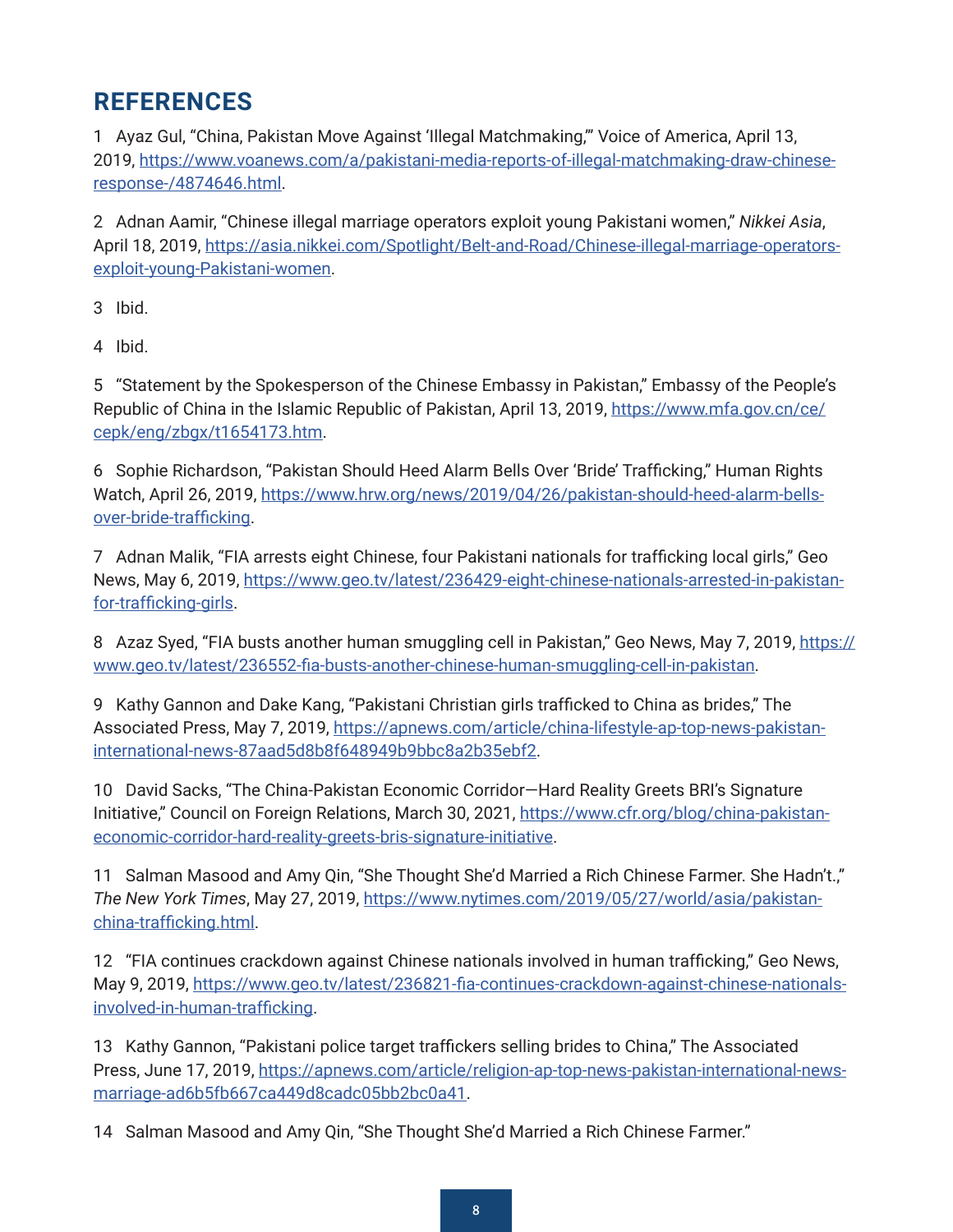<span id="page-8-0"></span>[15](#page-2-0) Kathy Gannon, "Pakistani police target traffickers selling brides to China."

[16](#page-2-0) Ibid.

[17](#page-2-0) Ibid.

[18](#page-2-0) Kathy Gannon, "AP Exclusive: 629 Pakistani girls sold as brides to China," The Associated Press, December 7, 2019, [https://apnews.com/article/ap-top-news-pakistan-international-news-weekend](https://apnews.com/article/ap-top-news-pakistan-international-news-weekend-reads-lahore-c586d0f73fe249718ec06f6867b0244e)[reads-lahore-c586d0f73fe249718ec06f6867b0244e.](https://apnews.com/article/ap-top-news-pakistan-international-news-weekend-reads-lahore-c586d0f73fe249718ec06f6867b0244e)

[19](#page-2-0) Ibid.

[20](#page-3-0) Ibid.

[21](#page-3-0) David Sacks, "Countries in China's Belt and Road Initiative: Who's In And Who's Out," Council on Foreign Relations, March 24, 2021, [https://www.cfr.org/blog/countries-chinas-belt-and-road-initiative](https://www.cfr.org/blog/countries-chinas-belt-and-road-initiative-whos-and-whos-out)[whos-and-whos-out;](https://www.cfr.org/blog/countries-chinas-belt-and-road-initiative-whos-and-whos-out) Raquel Carvalho, "Bride trafficking, a problem on China's belt and road," *South China Morning Post*, February 15, 2020, [https://www.scmp.com/week-asia/politics/article/3050632/](https://www.scmp.com/week-asia/politics/article/3050632/bride-trafficking-hitch-chinas-belt-and-road) [bride-trafficking-hitch-chinas-belt-and-road;](https://www.scmp.com/week-asia/politics/article/3050632/bride-trafficking-hitch-chinas-belt-and-road) Heather Barr, "China's Bride Trafficking Problem," *The Diplomat*, October 31, 2019, <https://thediplomat.com/2019/10/chinas-bride-trafficking-problem/>.

[22](#page-3-0) Kathy Gannon, "Pakistani police target traffickers selling brides to China."

[23](#page-3-0) Madiha Afzal, "At all costs: How Pakistan and China control the narrative on the China-Pakistan Economic Corridor," (Washington, DC: The Brookings Institution, June 2020), [https://www.brookings.](https://www.brookings.edu/research/at-all-costs-how-pakistan-and-china-control-the-narrative-on-the-china-pakistan-economic-corridor/) [edu/research/at-all-costs-how-pakistan-and-china-control-the-narrative-on-the-china-pakistan](https://www.brookings.edu/research/at-all-costs-how-pakistan-and-china-control-the-narrative-on-the-china-pakistan-economic-corridor/)[economic-corridor/](https://www.brookings.edu/research/at-all-costs-how-pakistan-and-china-control-the-narrative-on-the-china-pakistan-economic-corridor/).

[24](#page-3-0) Ibid.

[25](#page-3-0) Alex Ward, "China is buying Muslim leaders' silence on the Uyghurs," Vox, June 23, 2021, [https://www.vox.com/2021/6/23/22545232/axios-pakistan-khan-china-uyghurs-belt-road;](https://www.vox.com/2021/6/23/22545232/axios-pakistan-khan-china-uyghurs-belt-road) Alice Su, Shashank Bengali, and Shah Meer Baloch, "A Pakistani father's ordeal: China seized his Uighur son and sent his daughters to an orphanage," Los Angeles Times, September 25, 2020, [https://www.](https://www.latimes.com/world-nation/story/2020-09-25/china-pakistan-uighurs-xinjiang-silence) [latimes.com/world-nation/story/2020-09-25/china-pakistan-uighurs-xinjiang-silence](https://www.latimes.com/world-nation/story/2020-09-25/china-pakistan-uighurs-xinjiang-silence).

[26](#page-3-0) Simon Denyer and Annie Gowen, "Too many men," *The Washington Post*, April 18, 2018, [https://](https://www.washingtonpost.com/graphics/2018/world/too-many-men/) [www.washingtonpost.com/graphics/2018/world/too-many-men/](https://www.washingtonpost.com/graphics/2018/world/too-many-men/); Heather Barr, "China's Bride Trafficking Problem"; "How China's One Child Policy Led to Forced Abortions, 30 Million Bachelors," NPR, February 1, 2016, [https://www.npr.org/2016/02/01/465124337/how-chinas-one-child-policy](https://www.npr.org/2016/02/01/465124337/how-chinas-one-child-policy-led-to-forced-abortions-30-million-bachelors)[led-to-forced-abortions-30-million-bachelors](https://www.npr.org/2016/02/01/465124337/how-chinas-one-child-policy-led-to-forced-abortions-30-million-bachelors).

[27](#page-3-0) Sui-Lee Wee, "China's 'Long-Term Time Bomb': Falling Births Stunt Population Growth," *The New York Times*, May 10, 2021, <https://www.nytimes.com/2021/05/10/china-census-births-fall.html>.

[28](#page-4-0) Salman Masood and Amy Qin, "She Thought She'd Married a Rich Chinese Farmer."

[29](#page-4-0) "2021 Trafficking in Persons Report: China," (Washington, DC: U.S. Department of State, June 2021),<https://www.state.gov/reports/2021-trafficking-in-persons-report/china/>.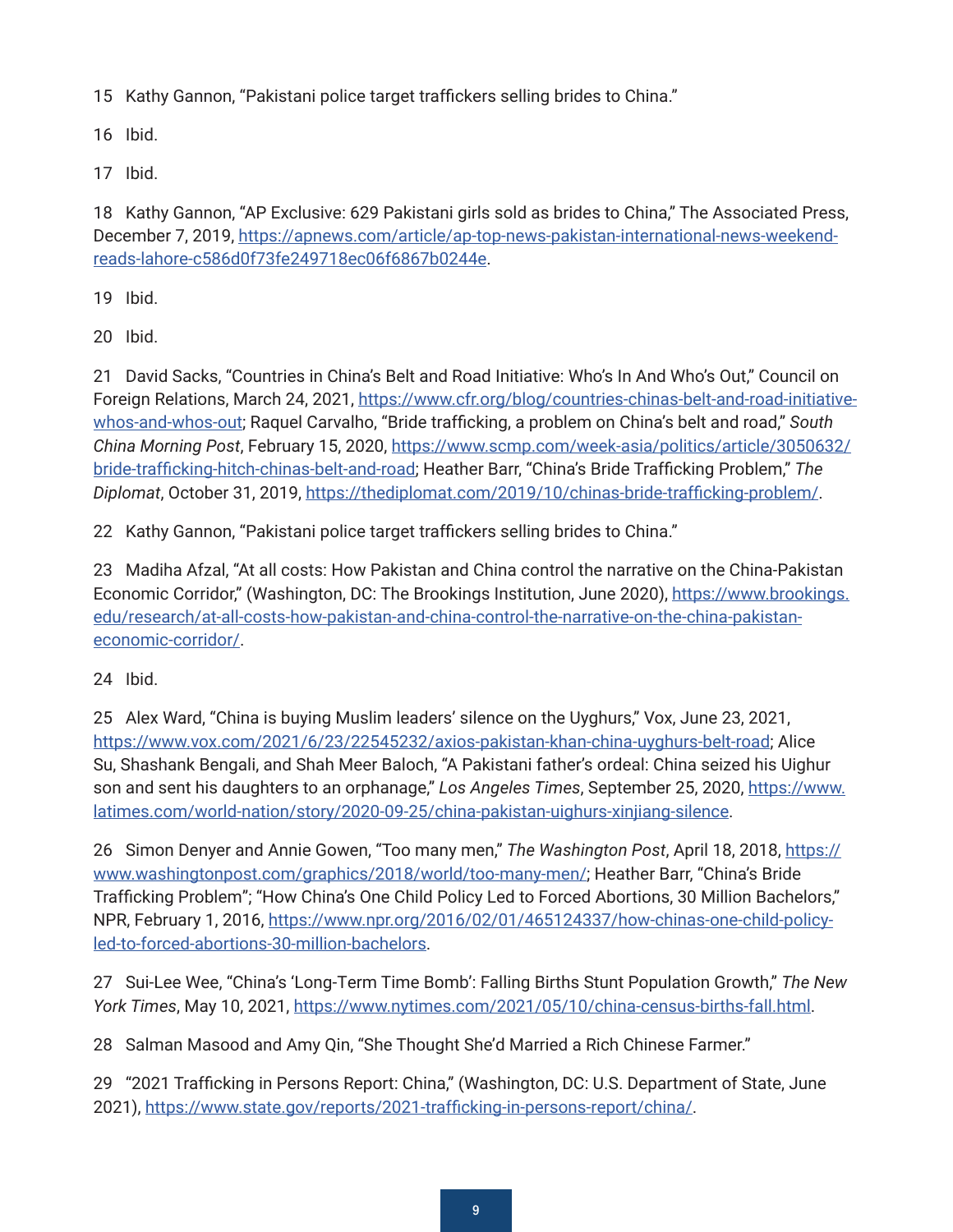<span id="page-9-0"></span> "Myanmar: Women, Girls Trafficked as 'Brides' to China," Human Rights Watch, March 21, 2019, [https://www.hrw.org/news/2019/03/21/myanmar-women-girls-trafficked-brides-china;](https://www.hrw.org/news/2019/03/21/myanmar-women-girls-trafficked-brides-china) Heather Barr, "China's Bride Trafficking Problem."

Author telephone interview with Human Rights Watch official, December 22, 2021.

Madiha Afzal, "At all costs."

 Madiha Afzal, "A Multifaceted Threat Environment for Pakistan's Media," *SAIS Review of International Affairs* 38, no. 2 (Summer/Fall 2018): 33-41,<https://doi.org/10.1353/sais.2018.0014>.

Author interview with reporter, by email, March 9, 2022.

"2021 Trafficking in Persons Report," U.S. Department of State.

Author telephone interview with Omar Waraich, January 18, 2022.

"2021 Trafficking in Persons Report," U.S. Department of State.

Ibid.

Ibid.

Heather Barr, "China's Bride Trafficking Problem."

 "Protocol to Prevent, Suppress and Punish Trafficking in Persons Especially Women and Children, supplementing the United Nations Convention against Transnational Organized Crime," United Nations Office of the High Commissioner for Human Rights, [https://www.ohchr.org/en/](https://www.ohchr.org/en/professionalinterest/pages/protocoltraffickinginpersons.aspx) [professionalinterest/pages/protocoltraffickinginpersons.aspx.](https://www.ohchr.org/en/professionalinterest/pages/protocoltraffickinginpersons.aspx)

 Heather Barr, "Bride Trafficking to China Spreads Across Asia," Human Rights Watch, November 3, 2019, [https://www.hrw.org/news/2019/11/03/bride-trafficking-china-spreads-across-asia.](https://www.hrw.org/news/2019/11/03/bride-trafficking-china-spreads-across-asia)